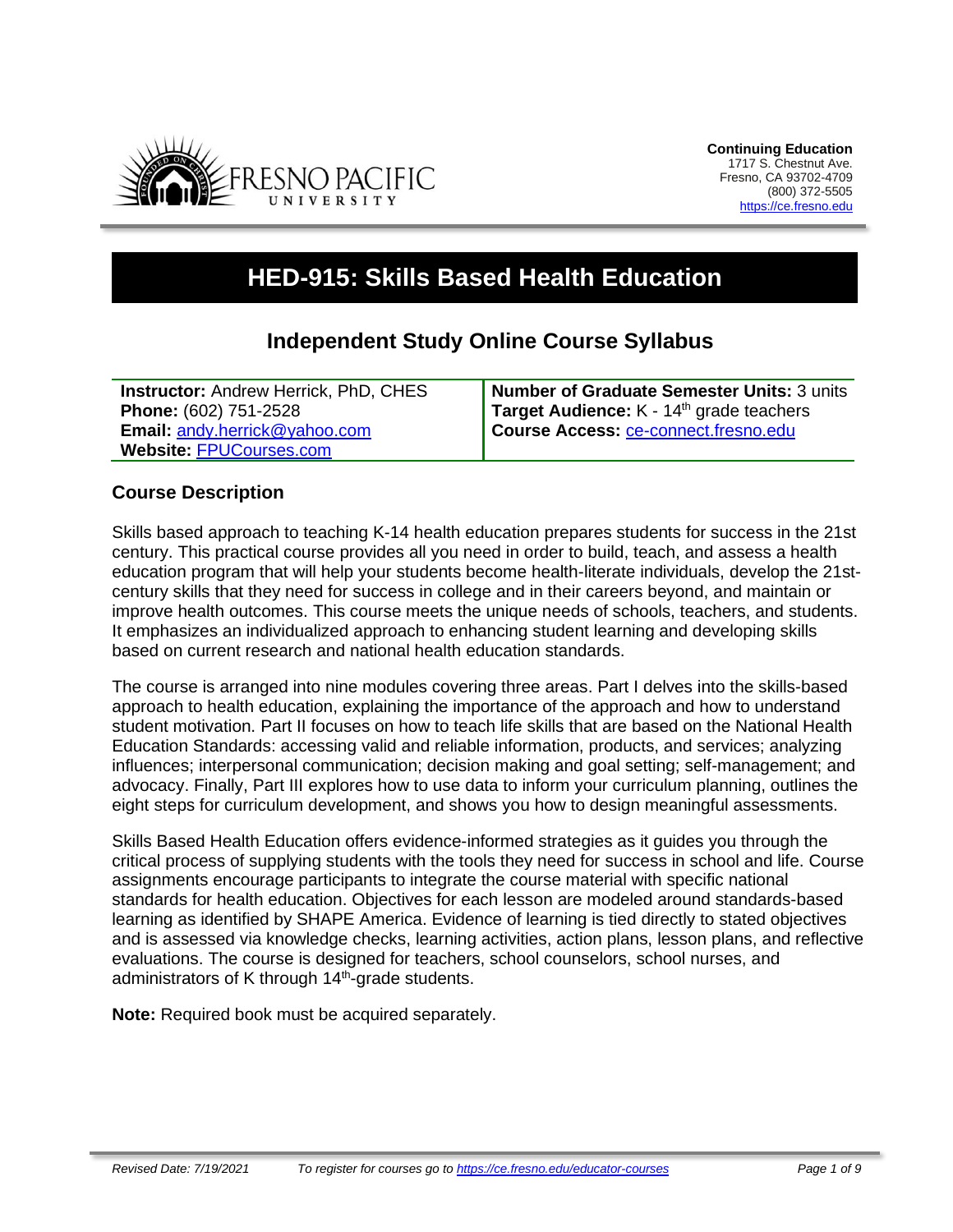## **Required Texts and Course Materials**

**Book:** Benes, S. & Alperin, H. (2016). The Essentials of Teaching Health Education: Curriculum, Instruction, and Assessment. Human Kinetics Publishers. ISBN: 978-1492507635. https://www.amazon.com/Essentials-Teaching-Health-Education-Instruction/dp/1492507636

**Note:** Students are responsible for purchasing their own textbook, analyzing the content, and applying what they learned to the course assignments. You are welcome to purchase used, ebook, or new versions to save money. You can order the book directly from the publisher or from one of several discount aggregators (for example):<https://www.amazon.com/>

**Online Resources:** Relevant online resources that support the course content and encourage further investigation will be available throughout the course assignments. Active hyperlinks are utilized throughout the course and will link to the appropriate information when clicked. These include videos, podcasts, worksheets, online activities, journal articles and other resources.

**Moodle:** Moodle is a web-based learning management system used to support flexible teaching and learning in both face-to-face and distance courses (e-learning). [https://moodle.org](https://moodle.org/) // <https://moodle.org/demo> // [https://docs.moodle.org](https://docs.moodle.org/)

## **Course Dates**

Self-paced; students may enroll at any time and take up to one year, from the date of registration, to complete assignments. Students may complete assignments in no less than three weeks for a 3 unit course (one week per unit).

#### **National Standards Addressed in This Course**

#### **National Board for Professional Teaching Standards (NBPTS)**

[\(http://www.nbpts.org/standards-five-core-propositions/\)](http://www.nbpts.org/standards-five-core-propositions/)

First published in 1989 and updated in 2016, *[What Teachers Should Know and Be Able to Do](http://www.accomplishedteacher.org/)* articulates the National Board's Five Core Propositions for teaching. The Five Core Propositions comparable to medicine's Hippocratic Oath — set forth the profession's vision for accomplished teaching. Together, the propositions form the basis of all National Board Standards and the foundation for National Board Certification. Course assignments have been designed so students can demonstrate excellence against these professional teaching standards whenever possible.

- Proposition 1: Teachers are committed to students and their learning
- Proposition 2: Teachers know the subject they teach and how to teach those subjects to students
- Proposition 3: Teachers are responsible for managing and monitoring student learning
- Proposition 4: Teachers think systematically about their practice and learn from experience
- Proposition 5: Teachers are members of learning communities

#### **National Health Education Standards by SHAPE America**

[\(http://www.shapeamerica.org/standards/health/\)](http://www.shapeamerica.org/standards/health/)

The following content standards defined by SHAPE America specify what students should know and be able to do as result of a quality health education program. States and local school districts across the country use the national standards to develop or revise existing standards, frameworks and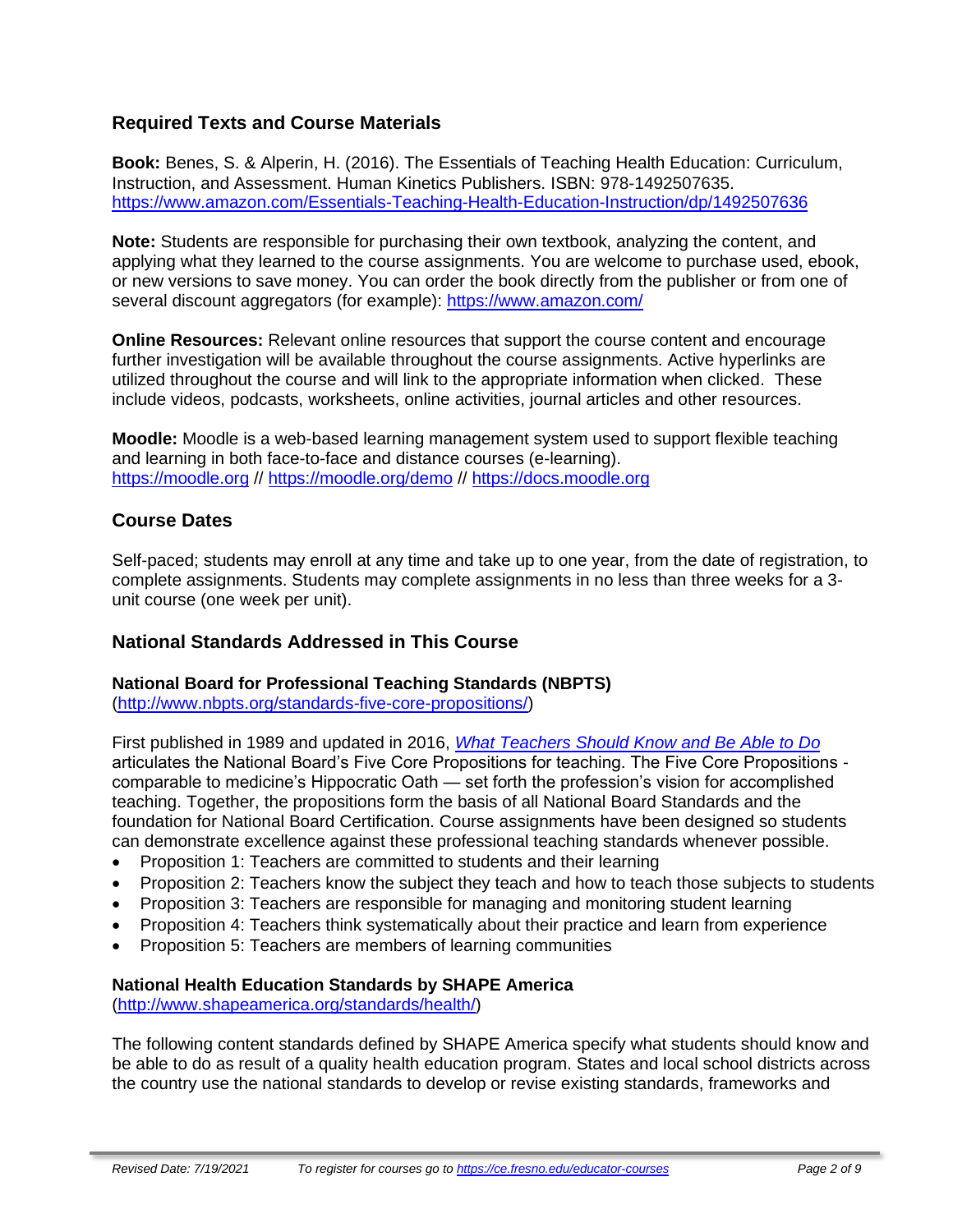curricula. Participants are asked to apply these standards in their teaching practices and demonstrate them within their coursework.

- SHAPE 1 Students will comprehend concepts related to health promotion and disease prevention to enhance health.
- SHAPE 2 Students will analyze the influence of family, peers, culture, media, technology, and other factors on health behaviors.
- SHAPE 3 Students will demonstrate the ability to access valid information and products and services to enhance health.
- SHAPE 4 Students will demonstrate the ability to use interpersonal communication skills to enhance health and avoid or reduce health risks.
- SHAPE 5 Students will demonstrate the ability to use decision-making skills to enhance health. SHAPE 6 - Students will demonstrate the ability to use goal-setting skills to enhance health.
- SHAPE 7 Students will demonstrate the ability to practice health-enhancing behaviors and avoid or reduce health risks.
- SHAPE 8 Students will demonstrate the ability to advocate for personal, family, and community health.

## **Continuing Education Student Learning Outcomes (CE-SLO)**

| CE-SLO 1            | Demonstrate proficient written communication by articulating a clear focus,<br>synthesizing arguments, and utilizing standard formats in order to inform and<br>persuade others, and present information applicable to targeted use.                                       |
|---------------------|----------------------------------------------------------------------------------------------------------------------------------------------------------------------------------------------------------------------------------------------------------------------------|
| CE-SLO <sub>2</sub> | Demonstrate comprehension of content-specific knowledge and the ability to<br>apply it in theoretical, personal, professional, or societal contexts.                                                                                                                       |
| CE-SLO <sub>3</sub> | Reflect on their personal and professional growth and provide evidence of how<br>such reflection is utilized to manage personal and professional improvement.                                                                                                              |
| CE-SLO 4            | Apply critical thinking competencies by generating probing questions,<br>recognizing underlying assumptions, interpreting and evaluating relevant<br>information, and applying their understandings to the professional setting.                                           |
| CE-SLO <sub>5</sub> | Reflect on values that inspire high standards of professional and ethical<br>behavior as they pursue excellence in applying new learning to their chosen<br>field.                                                                                                         |
| CE-SLO <sub>6</sub> | Identify information needed in order to fully understand a topic or task, organize<br>that information, identify the best sources of information for a given enquiry,<br>locate and critically evaluate sources, and accurately and effectively share that<br>information. |

#### **Course Student Learning Outcomes (C-SLO)**

|         | <b>Student Learning Outcomes for This Course</b><br>By the end of this course student will be able to: | <b>National</b><br><b>Standards</b><br>Addressed* | <b>CE-SLO</b><br>Addressed** |
|---------|--------------------------------------------------------------------------------------------------------|---------------------------------------------------|------------------------------|
| C-SLO 1 | List and describe the steps in a skill<br>development model and skill-based approach.                  | <b>SHAPE</b><br>1, 2, 7, 8                        | $CE$ 2.4                     |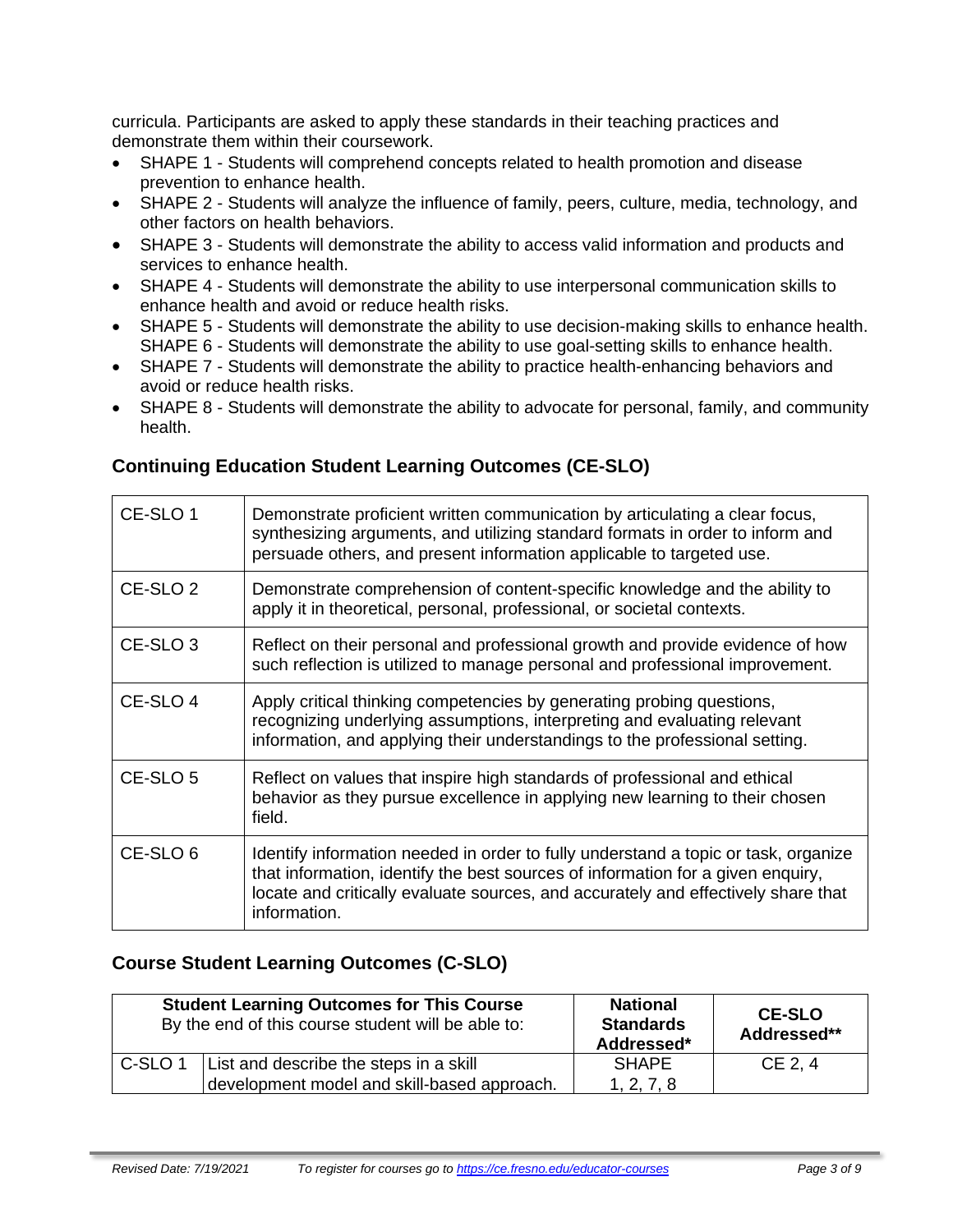| C-SLO <sub>2</sub> | Implement all steps of the skill development    | <b>SHAPE</b>     | CE 3, 4, 5, 6 |
|--------------------|-------------------------------------------------|------------------|---------------|
|                    | model for accessing valid and reliable          | 1, 2, 3, 4, 8    |               |
|                    | information, products, and services.            |                  |               |
| C-SLO <sub>3</sub> | Create high-quality classroom activities for    | <b>SHAPE</b>     | CE 1, 3, 5    |
|                    | developing the skill of analyzing influences.   | 3, 4, 5, 6, 7, 8 |               |
| C-SLO 4            | Implement all steps of the skill development    | <b>SHAPE</b>     | CE 1, 2, 4, 6 |
|                    | model for interpersonal communication.          | 1, 2, 3, 7, 8    |               |
| C-SLO 5            | Create high-quality classroom activities for    | <b>SHAPE</b>     | CE 1, 2, 3, 5 |
|                    | developing the skill of decision making.        | 1, 2, 3, 4       |               |
| C-SLO <sub>6</sub> | Implement all steps of the skill development    | <b>SHAPE</b>     | CE 2, 4, 6    |
|                    | model for goal setting.                         | 3, 4, 5, 6, 7    |               |
| C-SLO <sub>7</sub> | Create high-quality classroom activities for    | <b>SHAPE</b>     | CE 2, 3, 4    |
|                    | developing the skill of self-management.        | 1, 4, 5, 6, 7, 8 |               |
| C-SLO <sub>8</sub> | Identify topics and functional information that | <b>SHAPE</b>     | CE 2, 4, 6    |
|                    | address the needs identified through data.      | 3, 4, 5, 6, 7    |               |
| C-SLO <sub>9</sub> | Apply a variety of strategies to achieve a      | <b>SHAPE</b>     | CE 2, 3, 5, 4 |
|                    | positive learning environment.                  | 1, 2, 3, 4, 5, 8 |               |

\* Please refer to the section on **National Standards Addressed in This Course**

\*\* Please refer to the section on **Continuing Education Student Learning Outcomes**

#### **Topics, Assignments, and Activities**

The participant's grade will be determined by the number and quality of modules they choose to complete. Outlined below are the module requirements for each type of unit and grade options.

If working towards the "A letter grade" option:

• Nine modules - Complete all 9 modules (one assignment, one forum, and one applied assignment per module). All coursework with must receive "A-grade" quality or better.

If working towards the "B letter grade" option:

• Seven modules - Complete any 7 modules (one assignment, one forum, and one applied assignment per module). All coursework with must receive "A-grade" quality or better.

| <b>Module Title</b>        | <b>Module Assignments and Activities</b>                           | <b>Points</b><br><b>Possible</b><br>for Each<br><b>Assignment</b> |
|----------------------------|--------------------------------------------------------------------|-------------------------------------------------------------------|
| <b>Welcome Module</b>      | Introduction video<br>$\bullet$                                    |                                                                   |
|                            | <b>Course Syllabus</b>                                             |                                                                   |
|                            | <b>Introduce Yourself Forum</b>                                    |                                                                   |
| <b>Module 1 - Building</b> | Read Chapters: 1, 2, 3<br>$\bullet$                                |                                                                   |
| the Foundation of a        | 1.1 Knowledge Check: Skills-Based Approach<br>$\bullet$            | Pass                                                              |
| Skills-Based               | 1.2 Reflective Forum: Skills-Based Approach                        | Pass                                                              |
| Approach                   | 1.3 Application: Presentation, Activity, or Choice                 | Pass                                                              |
| Module 2 -                 | Read Chapter: 4<br>$\bullet$                                       |                                                                   |
| Accessing Valid and        | 2.1 Knowledge Check: Accessing Valid & Reliable Info<br>$\bullet$  | Pass                                                              |
| Reliable Information       | 2.2 Reflective Forum: Accessing Valid & Reliable Info<br>$\bullet$ | Pass                                                              |
|                            | 2.3 Application: Presentation, Activity, or Choice                 | Pass                                                              |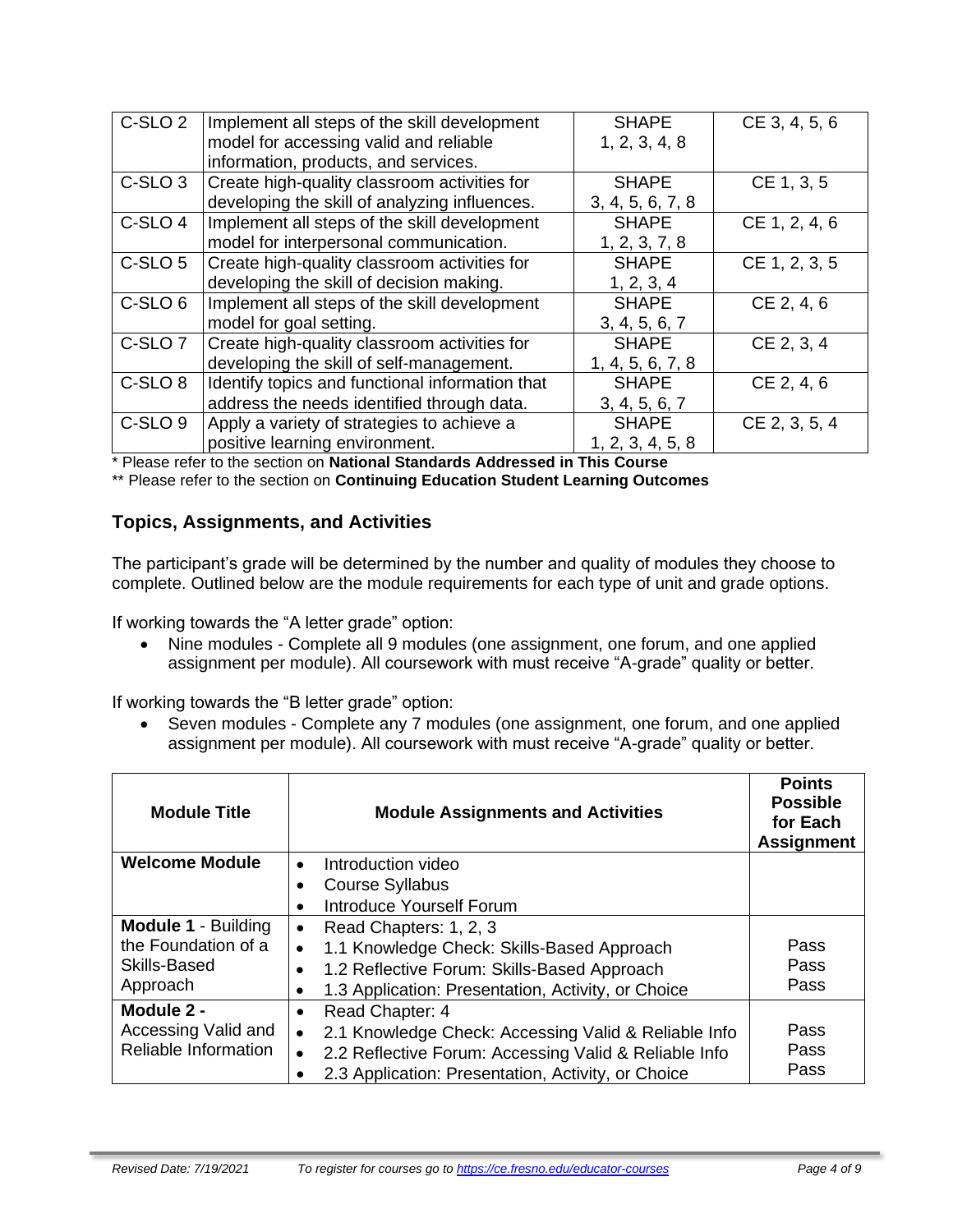| Module 3 -                   | $\bullet$                                              | Read Chapter: 5                                       |      |
|------------------------------|--------------------------------------------------------|-------------------------------------------------------|------|
| Analyzing Influences         | 2.1 Knowledge Check: Analyzing Influences<br>$\bullet$ |                                                       | Pass |
|                              | $\bullet$                                              | 2.2 Reflective Forum: Analyzing Influences            | Pass |
|                              | $\bullet$                                              | 2.3 Application: Presentation, Activity, or Choice    | Pass |
| Module 4 -                   | $\bullet$                                              | Read Chapter: 6                                       |      |
| Interpersonal                | $\bullet$                                              | 2.1 Knowledge Check: Interpersonal Communication      | Pass |
| Communication                | $\bullet$                                              | 2.2 Reflective Forum: Interpersonal Communication     | Pass |
|                              | $\bullet$                                              | 2.3 Application: Presentation, Activity, or Choice    | Pass |
| <b>Module 5 - Decision</b>   | $\bullet$                                              | Read Chapter: 7                                       |      |
| Making                       | $\bullet$                                              | 2.1 Knowledge Check: Decision Making                  | Pass |
|                              | $\bullet$                                              | 2.2 Reflective Forum: Decision Making                 | Pass |
|                              | $\bullet$                                              | 2.3 Application: Presentation, Activity, or Choice    | Pass |
| Module 6 - Goal              | $\bullet$                                              | Read Chapter: 8                                       |      |
| Setting                      | $\bullet$                                              | 2.1 Knowledge Check: Goal Setting                     | Pass |
|                              | $\bullet$                                              | 2.2 Reflective Forum: Goal Setting                    | Pass |
|                              | $\bullet$                                              | 2.3 Application: Presentation, Activity, or Choice    | Pass |
| Module 7 - Self-             | $\bullet$                                              | Read Chapter: 9                                       |      |
| Management                   | $\bullet$                                              | 2.1 Knowledge Check: Self-Management                  | Pass |
|                              | $\bullet$                                              | 2.2 Reflective Forum: Self-Management                 | Pass |
|                              | $\bullet$                                              | 2.3 Application: Presentation, Activity, or Choice    | Pass |
| Module 8 -                   | $\bullet$                                              | Read Chapters: 11, 12, 13                             |      |
| Developing                   | $\bullet$                                              | 2.1 Knowledge Check: Dev Curricula and Assessments    | Pass |
| Curricula and                | $\bullet$                                              | 2.2 Reflective Forum: Dev Curricula and Assessments   | Pass |
| Assessments                  | $\bullet$                                              | 2.3 Application: Presentation, Lesson Plan, or Choice | Pass |
| Module 9 -                   | $\bullet$                                              | Read Chapters: 14, 15                                 |      |
| Strategies for               | $\bullet$                                              | 2.1 Knowledge Check: Strategies for Effective         | Pass |
| <b>Effective Instruction</b> |                                                        | Instruction                                           |      |
|                              | $\bullet$                                              | 2.2 Reflective Forum: Strategies for Effective        | Pass |
|                              |                                                        | Instruction                                           |      |
|                              | $\bullet$                                              | 2.3 Application: Presentation, Activity, or Choice    | Pass |
| Course Wrap-up-              | $\bullet$                                              | <b>Final Reflection Forum</b>                         |      |
| Grading and                  | $\bullet$                                              | <b>Course Evaluation</b>                              |      |
| Evaluation                   | $\bullet$                                              | <b>Course Completion Checklist</b>                    |      |
|                              | $\bullet$                                              | <b>Grade Request / Transcript Request</b>             |      |

## **Grading Policies, Rubrics, and Requirements for Assignments**

#### **Grading Policies**

- Assignments will be graded per criteria presented in the course rubrics.
- $A = 90-100\%$  and  $B = 80-89\%$ , (anything below 80% will not receive credit.)
- The discernment between an A or a B letter grade is at the discretion of the instructor based on the quality of work submitted (see course rubrics).
- Coursework falling below a B grade will be returned with further instructions.
- All assignments must be completed to receive a grade and are expected to reflect the quality that teacher-training institutions require of professional educators. If completed assignments do not meet this standard, students will be notified with further instructions from the instructor.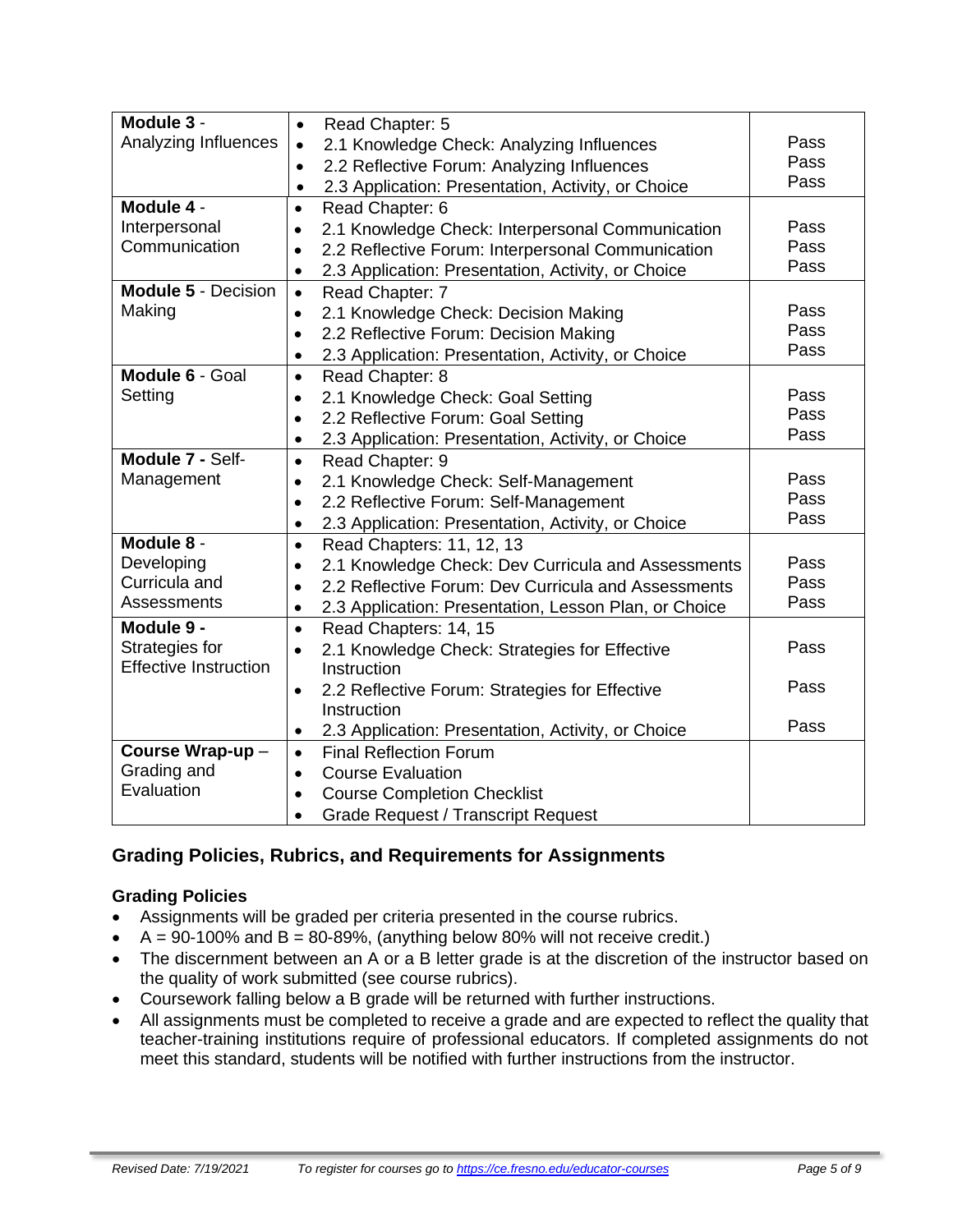#### **Grading Rubrics**

| Grade     | <b>Percent</b> | <b>Description</b> | <b>Rubric</b>                                                                                                                                                                                   |
|-----------|----------------|--------------------|-------------------------------------------------------------------------------------------------------------------------------------------------------------------------------------------------|
| A         | 90-100%        | Excellent          | Meets all course / assignment requirements with<br>significant evidence of subject mastery and<br>demonstration of excellent graduate level<br>professional development scholarship.            |
| B         | 80-89%         | Very Good          | Adequately meets criteria for all course/assignment<br>requirements - demonstrates subject competency<br>with very good graduate level professional<br>development scholarship.                 |
| <b>NC</b> | Below 80%      | Unacceptable       | Does not meet the minimum criteria for all<br>course/assignment requirements and demonstrated<br>little, if any, evidence of acceptable graduate level<br>professional development scholarship. |

#### **Writing Requirements**

- **Superior:** Writing is clear, succinct, and reflects graduate level expectations. Clearly addresses all parts of the writing task. Maintains a consistent point of view and organizational structure. Includes relevant facts, details, and explanations.
- **Standard:** Writing is acceptable with very few mistakes in grammar and spelling. Addresses most parts of the writing task. Maintains a mostly consistent point of view and organizational structure. Includes mostly relevant facts, details, and explanations.
- **Sub-standard:** Writing contains noticeable mistakes in grammar and spelling. Does not address all parts of the writing task. Lacks a consistent point of view and organizational structure. May include marginally relevant facts, details, and explanations.

#### **Lesson Plan Requirements**

- **Superior:** Instructional goals and objectives clearly stated. Instructional strategies appropriate for learning outcome(s). Method for assessing student learning and evaluating instruction is clearly delineated and authentic. All materials necessary for student and teacher to complete lesson clearly listed.
- **Standard:** Instructional goals and objectives are stated but are not easy to understand. Some instructional strategies are appropriate for learning outcome(s). Method for assessing student learning and evaluating instruction is present. Most materials necessary for student and teacher to complete lesson are listed.
- **Sub-standard:** Instructional goals and objectives are not stated. Learners cannot tell what is expected of them. Instructional strategies are missing or strategies used are inappropriate. Method for assessing student learning and evaluating instruction is missing. Materials necessary for student and teacher to complete lesson are missing.

#### **Instructor/Student Contact Information**

Throughout the course participants will be communicating with the instructor and their classmates on a regular basis using asynchronous discussion forums. Students are provided with instructor contact information in the event they want to make email or phone contact. In addition, students are encouraged to email or phone the instructor at any time. Students will also receive feedback on the required assignments as they are submitted.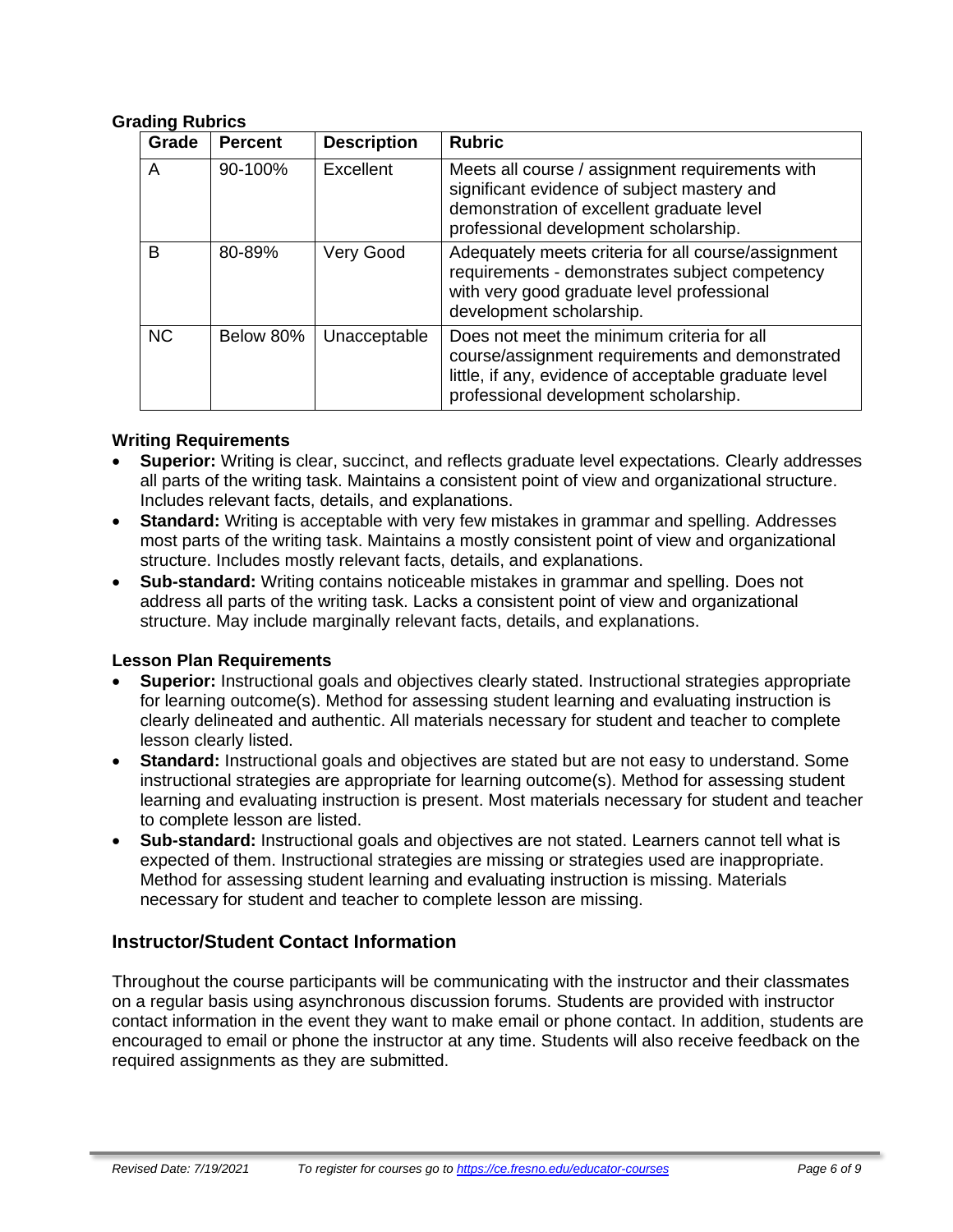#### **Forums**

Participation is an important expectation of this course and all online courses. Online discussions promote reflection and analysis while allowing students to appreciate and evaluate positions that others express. While students may not be engaging with the same students throughout this course, they will be expected to offer comments, questions, and replies to the discussion question whenever possible. The faculty role in the discussion forum is that of an observer and facilitator. **Coursework Hours**

Based on the Carnegie Unit standard, a unit of graduate credit measures academic credit based on the number of hours the student is engaged in learning. This includes all time spent on the course: reading the textbook, watching videos, listening to audio lessons, researching topics, writing papers, creating projects, developing lesson plans, posting to discussion boards, etc. Coursework offered for FPU Continuing Education graduate credit adheres to 45 hours per semester unit for the 900-level courses. Therefore, a student will spend approximately 135 hours on a typical 3-unit course.

#### **Services for Students with Disabilities**

Students with disabilities are eligible for reasonable accommodations in their academic work in all classes. In order to receive assistance, the student with a disability must provide the Academic Support Center with documentation, which describes the specific disability. The documentation must be from a qualified professional in the area of the disability (i.e. psychologist, physician or educational diagnostician). Students with disabilities should contact the Academic Support Center to discuss academic and other needs as soon as they are diagnosed with a disability. Once documentation is on file, arrangements for reasonable accommodations can be made. For more information and for downloadable forms, please go to [https://www.fresno.edu/students/academic](https://www.fresno.edu/students/academic-support/services-students-disabilities)[support/services-students-disabilities.](https://www.fresno.edu/students/academic-support/services-students-disabilities)

#### **Plagiarism and Academic Honesty**

All people participating in the educational process at Fresno Pacific University are expected to pursue honesty and integrity in all aspects of their academic work. Academic dishonesty, including plagiarism, will be handled per the procedures set forth in the Fresno Pacific University Catalogue <https://www.fresno.edu/students/registrars-office/academic-catalogs>

## **Technology Requirements**

To successfully complete the course requirements, course participants will need Internet access, can send and receive email, know how to manage simple files in a word processing program, and have a basic understanding of the Internet. Please remember that the instructor is not able to offer technical support. If you need technical support, please contact your Internet Service Provider.

**Moodle:** This course will be delivered totally online. Moodle is a learning management system that provides students access to online resources, documents, graded assignments, quizzes, discussion forums, etc. Moodle is easy to learn and has a friendly user interface. To learn more about Moodle, go to [https://docs.moodle.org/33/en/Student\\_FAQ.](https://docs.moodle.org/33/en/Student_FAQ) There are also some student tutorials on the Center for Online Learning website at Fresno Pacific University - [https://col.fresno.edu/student.](https://col.fresno.edu/student)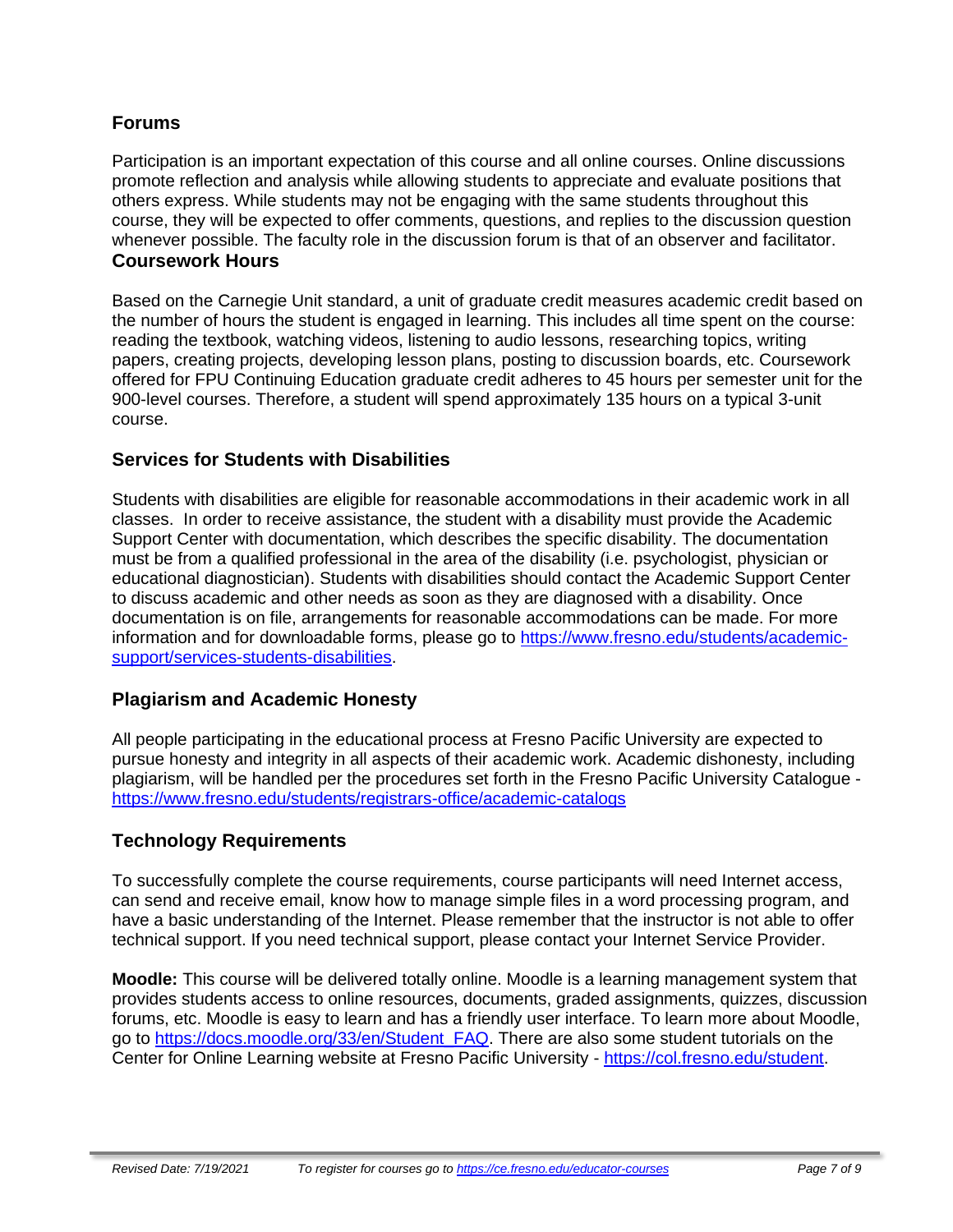**Moodle Site Login and Passwords:** Students will need to have internet access to log onto [https://ce-connect.fresno.edu.](https://ce-connect.fresno.edu/) The username and password numbers for Moodle access will be sent to you by the university using the email address you submitted at the time of registration. The instructor will then contact you with a welcome communication. If you need help with your username and password recovery, please contact the Continuing Education office at (800) 372- 5505 or (559) 453-2000 during regular office hours - Mon-Fri 8:00 am to 5:00 pm. or email them at [prof.dev@fresno.edu.](mailto:prof.dev@fresno.edu)

**Getting Help with Moodle:** If you need help with Moodle, please contact the Center for Online Learning (COL), by telephone or the website. Help by phone (559) 453-3460 is available Mon-Thurs 8:00 am to 8:00 pm and on Fridays from 8:00 am to 5:00 pm, or by filling out a "Request Services" form at [https://col.fresno.edu/contact/request-services.](https://col.fresno.edu/contact/request-services) Please identify that you are with the "School = Continuing Education".

## **Final Course Grade and Transcripts**

When all work for the course has been completed, students will need to logon to the Continuing Education website [\(https://ce.fresno.edu/my-account\)](https://ce.fresno.edu/my-account) and "Request Final Grade". Once the instructor receives the requests and submits the grade online, students may log back in to view their Final Grade Report or order transcripts online. Please allow at least two weeks for the final grade to be posted. For more information, see the Continuing Education Policies and Procedures at [https://ce.fresno.edu/ce-policies-and-procedures.](https://ce.fresno.edu/ce-policies-and-procedures)

## **University Policies and Procedures**

Students are responsible for becoming familiar with the information presented in the Academic Catalog and for knowing and observing all policies and procedures related to their participation in the university community. A summary of university policies may be found on the university website at [https://www.fresno.edu/students/registrars-office/academic-catalogs.](https://www.fresno.edu/students/registrars-office/academic-catalogs)

#### **Fresno Pacific University Student Learning Outcomes (FPU-SLO)**

| FPU-SLO 1            | Student Learning Outcomes Oral Communication: Students will exhibit              |
|----------------------|----------------------------------------------------------------------------------|
|                      | clear, engaging, and confident oral communication $-$ in both individual and     |
|                      | group settings - and will critically evaluate content and delivery components.   |
|                      |                                                                                  |
| FPU-SLO <sub>2</sub> | Written Communication: Students will demonstrate proficient written              |
|                      | communication by articulating a clear focus, synthesizing arguments, and         |
|                      | utilizing standard formats in order to <i>inform</i> and <i>persuade</i> others. |
| FPU-SLO <sub>3</sub> | Content Knowledge: Students will demonstrate comprehension of content-           |
|                      | specific knowledge and the ability to apply it in theoretical, personal,         |
|                      | professional, or societal contexts.                                              |
| FPU-SLO 4            | Reflection: Students will reflect on their personal and professional growth and  |
|                      | provide evidence of how such reflection is utilized to manage personal and       |
|                      | vocational improvement.                                                          |
| FPU-SLO 5            | Critical Thinking: Students will apply critical thinking competencies by         |
|                      | generating probing questions, recognizing underlying assumptions,                |
|                      | interpreting and evaluating relevant information, and applying their             |
|                      | understandings to new situations.                                                |
|                      |                                                                                  |